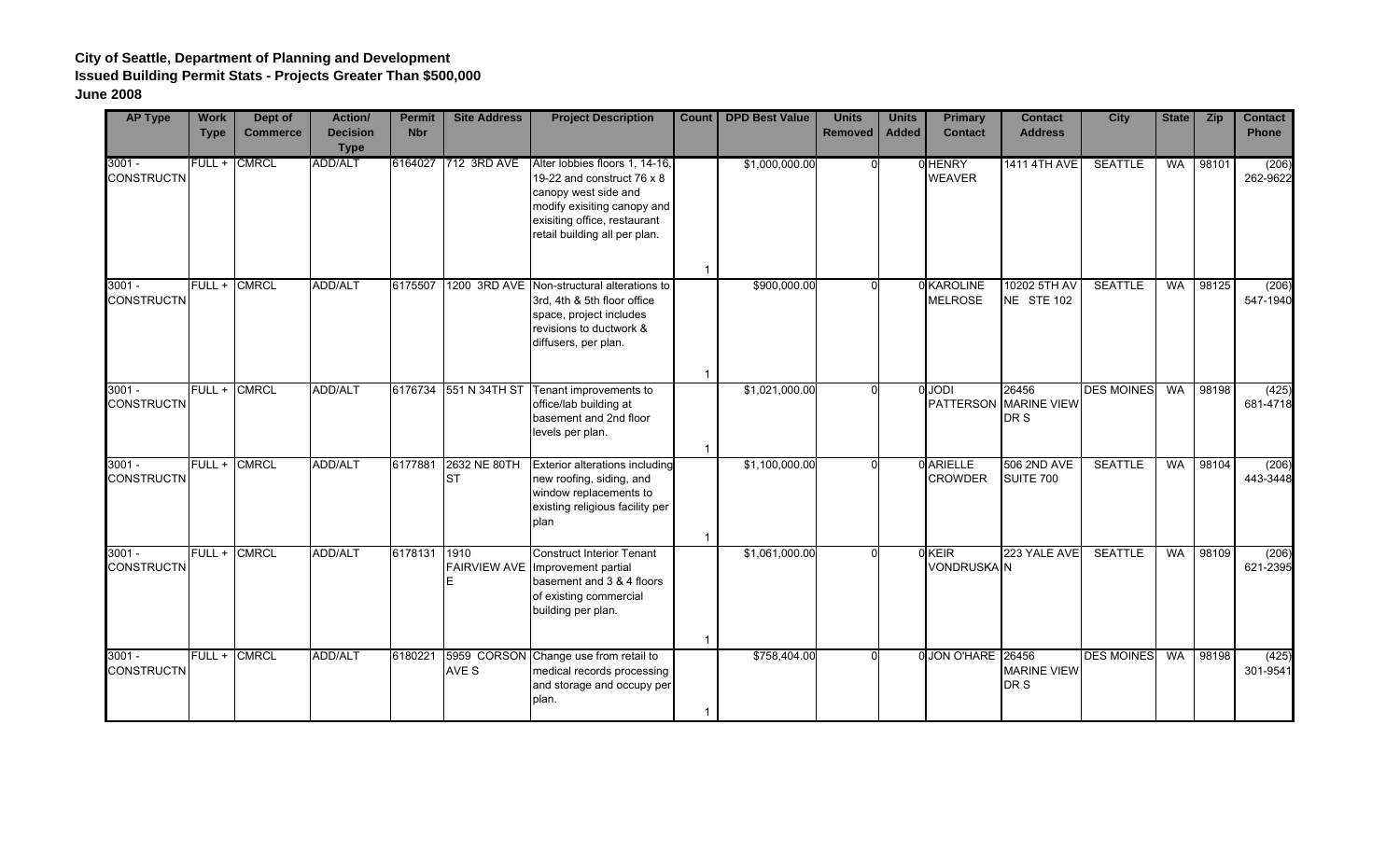| $3001 -$<br><b>CONSTRUCTN</b> |             | FULL + CMRCL        | ADD/ALT        |                |                          | 6181277 2512 2ND AVE Concrete repair - exterior<br>slab edges - spandrel<br>beams, columns and PT<br>anchor pockets per plans.                                                                 | $\overline{\mathbf{1}}$                | \$2,500,000.00 | $\Omega$ | 0 VLADIMIR<br><b>IVANOV</b>      | 701 DEXTER<br>AVE N STE<br>301 | <b>SEATTLE</b>  | <b>WA</b> | 98109 | (206)<br>268-0971 |
|-------------------------------|-------------|---------------------|----------------|----------------|--------------------------|------------------------------------------------------------------------------------------------------------------------------------------------------------------------------------------------|----------------------------------------|----------------|----------|----------------------------------|--------------------------------|-----------------|-----------|-------|-------------------|
| $3001 -$<br><b>CONSTRUCTN</b> |             | <b>FULL C CMRCL</b> | ADD/ALT        |                |                          | 6169646 2001 6TH AVE Tenant improvement for 5th<br>floor of westin building<br>including mechanical work,<br>per plan.                                                                         |                                        | \$1,200,000.00 |          | <b>O</b> JOHN<br><b>WILLIAMS</b> | 120 LAKESIDE<br><b>AVENUE</b>  | <b>SEATTLE</b>  | <b>WA</b> | 98122 | (206)<br>324-4800 |
| $3001 -$<br><b>CONSTRUCTN</b> | FULL C IND  |                     | <b>ADD/ALT</b> | 6164985 1135 S | <b>WEBSTER ST</b>        | Alterations of pallet rack<br>storage area, replace<br>maintenance platform and<br>install concrete slab/pad for<br>existing Boeing<br>manufacturing (#2-10) bldg<br>per plan.                 | $\overline{\mathbf{1}}$<br>$\mathbf 1$ | \$870,000.00   |          | 0 MARK<br><b>CLEMENT</b>         | P O BOX 3707<br>MC 1W-09       | <b>SEA</b>      | <b>WA</b> | 98124 | (206)<br>617-2944 |
| <b>COMMERCIAL ADD ALT</b>     |             |                     |                |                |                          |                                                                                                                                                                                                | $9^{\circ}$                            | 10,410,404     |          |                                  |                                |                 |           |       |                   |
| $3001 -$<br><b>CONSTRUCTN</b> | $FULL + MF$ |                     | <b>ADD/ALT</b> | 6173240 2101   | <b>WESTLAKE</b><br>AVE N | Remove and replace siding,<br>new roof, windows and<br>exterior doors to existing 15<br>unit center condominium<br>building per plans. (Reviews<br>and processing for 3 A/Ps<br>under 6173240) |                                        | \$1,053,000.00 |          | 0 JASON<br><b>MCKENZIE</b>       | 10900 NE 8TH<br>ST SUITE 810   | <b>BELLEVUE</b> | WA        | 98004 | (425)<br>451-1301 |
|                               |             |                     |                |                |                          |                                                                                                                                                                                                | $\overline{\mathbf{1}}$                |                |          |                                  |                                |                 |           |       |                   |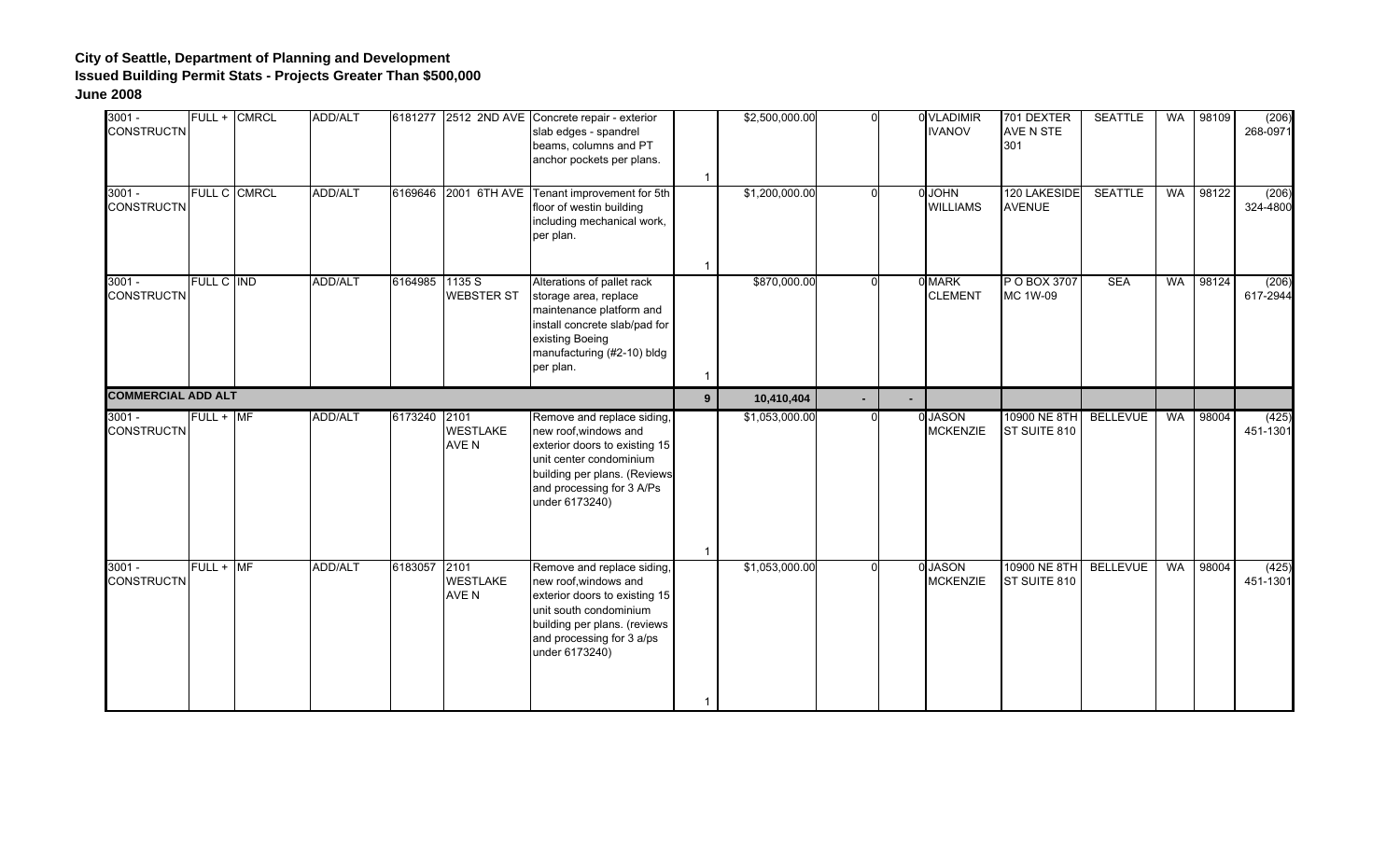| $3001 -$<br><b>CONSTRUCTN</b>     | $FULL + MF$  |              | ADD/ALT        | 6183058 2101 | <b>WESTLAKE</b><br>AVE N   | Remove and replace siding,<br>new roof, windows and<br>exterior doors to existing 15<br>unit north condominium<br>building per plans. (reviews<br>and processing for 3 A/Ps<br>under 6173240)                                                        | -1             | \$1,053,000.00 |        | 0 JASON<br><b>MCKENZIE</b> | 10900 NE 8TH<br>ST SUITE 810           | <b>BELLEVUE</b> | WA | 98004 | (425)<br>451-1301 |
|-----------------------------------|--------------|--------------|----------------|--------------|----------------------------|------------------------------------------------------------------------------------------------------------------------------------------------------------------------------------------------------------------------------------------------------|----------------|----------------|--------|----------------------------|----------------------------------------|-----------------|----|-------|-------------------|
| <b>MF ADD ALT</b>                 |              |              |                |              |                            |                                                                                                                                                                                                                                                      | $3\phantom{a}$ | 3,159,000      | $\sim$ |                            |                                        |                 |    |       |                   |
| $3001 -$<br><b>CONSTRUCTN</b>     | <b>FIELD</b> | SF/D         | <b>ADD/ALT</b> | 6185553      | 1835 QUEEN<br>ANNE AVE N   | <b>Exterior siding</b><br>replacements to existing<br>single family residence per<br>plan / no work to structural<br>components / only<br>damaged window to be<br>replaced this permit.                                                              | 1              | \$700,000.00   |        | 0 DAN                      | 3922 WITMAN<br>DEYMONAC AVE N STE 29   | <b>SEATTLE</b>  | WA | 98103 | (206)<br>805-9874 |
| $3001 -$<br><b>CONSTRUCTN</b>     | $FULL + SFD$ |              | <b>ADD/ALT</b> |              | 6172715 3033 26TH<br>AVE W | Remove existing detached<br>garage and portions of<br>house to basement wall top<br>plate and remodel<br>basement, rebuild 1st floor<br>and construct new 2nd floor<br>and decks, leaving main<br>floor decks and attached<br>garage, all per plans. | $\mathbf 1$    | \$510,060.00   |        | 0STAN<br><b>HANSON</b>     | 7601<br><b>GREENWOOD</b><br>AVE N #101 | <b>SEATTLE</b>  | WA | 98103 | (206)<br>297-1504 |
| <b>SF ADD ALT</b>                 |              |              |                |              |                            |                                                                                                                                                                                                                                                      | 2 <sup>2</sup> | 1,210,060      | $\sim$ |                            |                                        |                 |    |       |                   |
| $3003 -$<br><b>BLANKET</b>        |              | FULL C CMRCL | <b>CHILD</b>   |              |                            | 6182091 601 UNION ST BLANKET PERMIT:<br><b>INTERIOR NON-</b><br>STRUCTURAL for 7th floor<br><b>HDFR Engineering</b>                                                                                                                                  | $\mathbf 1$    | \$789,322.00   |        | 0 TERI BULLEN 600          | <b>UNIVERSITY</b><br>ST SUITE<br>2820  | <b>SEATTLE</b>  | WA | 98101 | (206)<br>613-5364 |
| <b>BLANKET TENANT IMPROVEMENT</b> |              |              |                |              |                            |                                                                                                                                                                                                                                                      | 1              | 789,322        | ۰.     |                            |                                        |                 |    |       |                   |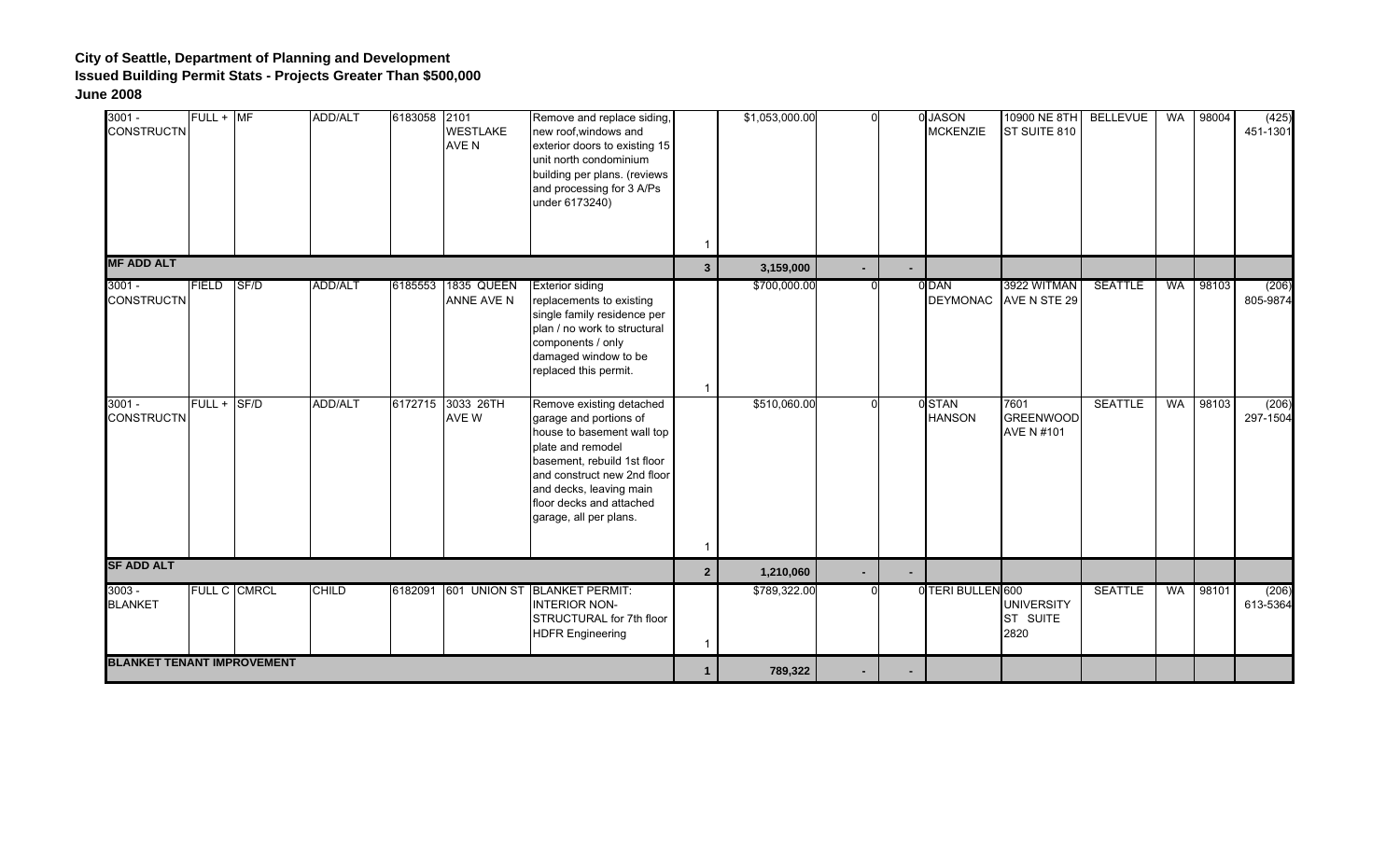| $1004 -$<br><b>MECHANICAL</b> | FULL C CMRCL        | MECHANICAL 6163587 |         | 10553 8TH<br>AVE NE              | <b>INSTALLING HVAC</b><br>SYSTEM TO 1ST,<br>2ND, 3RD FLOOR AND<br>ROOFTOP. PER PLANS                                                                                                                                                                                                                                                            | $\mathbf 1$    | \$820,000.00    | ΩI       | 0 CARRIE<br><b>SNYDER</b>      | 9630 153RD<br><b>AVE NE</b>                    | <b>REDMOND</b>    | WA        | 98052 | (425)<br>883-9224<br>x1223 |
|-------------------------------|---------------------|--------------------|---------|----------------------------------|-------------------------------------------------------------------------------------------------------------------------------------------------------------------------------------------------------------------------------------------------------------------------------------------------------------------------------------------------|----------------|-----------------|----------|--------------------------------|------------------------------------------------|-------------------|-----------|-------|----------------------------|
| <b>MECHANICAL ONLY</b>        |                     |                    |         |                                  |                                                                                                                                                                                                                                                                                                                                                 | $\mathbf{1}$   | 820,000         |          |                                |                                                |                   |           |       |                            |
| $3001 -$<br><b>CONSTRUCTN</b> | FULL C CMRCL        | <b>NEW</b>         |         | AVE S                            | 6088314 8318 RENTON Construct 2-story Daycare<br>w/ offices and occupy per<br>plan.                                                                                                                                                                                                                                                             | 1              | \$595,104.00    | $\Omega$ | <b>O</b> JOHN<br><b>STUCKY</b> | 106 LENORA<br><b>ST</b>                        | <b>SEATTLE</b>    | <b>WA</b> | 98121 | (206)<br>443-9939          |
| $3001 -$<br><b>CONSTRUCTN</b> | FULL C CMRCL        | <b>NEW</b>         |         | 6101101 635 ELLIOTT<br>AVE W     | Phase II of II for<br>construction of Office<br>building, Architectural &<br>Structural Completion /<br>Occupy per Plans. Project<br>includes two office super<br>structures constructed on<br>one underground garage -<br>two structures per land use<br>code, one per building<br>code. (review and<br>processing for 2 APs under<br>6101101) | $\overline{1}$ | \$67,920,506.00 |          | 0 CRAIG<br><b>BELCHER</b>      | 26456<br><b>MARINE VIEW</b><br>DR S            | <b>DES MOINES</b> | WA        | 98198 | (206)<br>295-0613          |
| $3001 -$<br><b>CONSTRUCTN</b> | <b>FULL C CMRCL</b> | <b>NEW</b>         | 6114599 |                                  | 1205 E PINE ST Construct mixed use<br>building - occupy per plans.                                                                                                                                                                                                                                                                              | 1              | \$8,106,254.00  | $\Omega$ | 61 JILLIAN<br><b>GANT</b>      | 2003<br><b>WESTERN</b><br>AVENUE.<br>SUITE 300 | <b>SEATTLE</b>    | <b>WA</b> | 98121 | (206)<br>728-1912<br>x103  |
| $3001 -$<br><b>CONSTRUCTN</b> | <b>FULL C CMRCL</b> | <b>NEW</b>         |         | 6120477 1817 QUEEN<br>ANNE AVE N | Construct mixed use<br>building with<br>retail/office/parking and<br>apartment, all per plans.                                                                                                                                                                                                                                                  | 1              | \$2,626,071.00  |          | <b>BRIAN</b><br><b>REGAN</b>   | 8 BOSTON ST<br>#1                              | <b>SEATTLE</b>    | <b>WA</b> | 98109 | (206)<br>283-9350          |
| $3001 -$<br><b>CONSTRUCTN</b> | FULL C CMRCL        | <b>NEW</b>         | 6124859 | <b>SW</b>                        | 9200 2ND AVE Phase One: Shoring and<br>excavations, mass grading,<br>per plans.                                                                                                                                                                                                                                                                 | 1              | \$501,480.00    | U        | 0 DIANA KEYS                   | 15200 52ND<br>AVE S, SUITE<br>200              | <b>SEATTLE</b>    | <b>WA</b> | 98188 | (206)<br>766-8300          |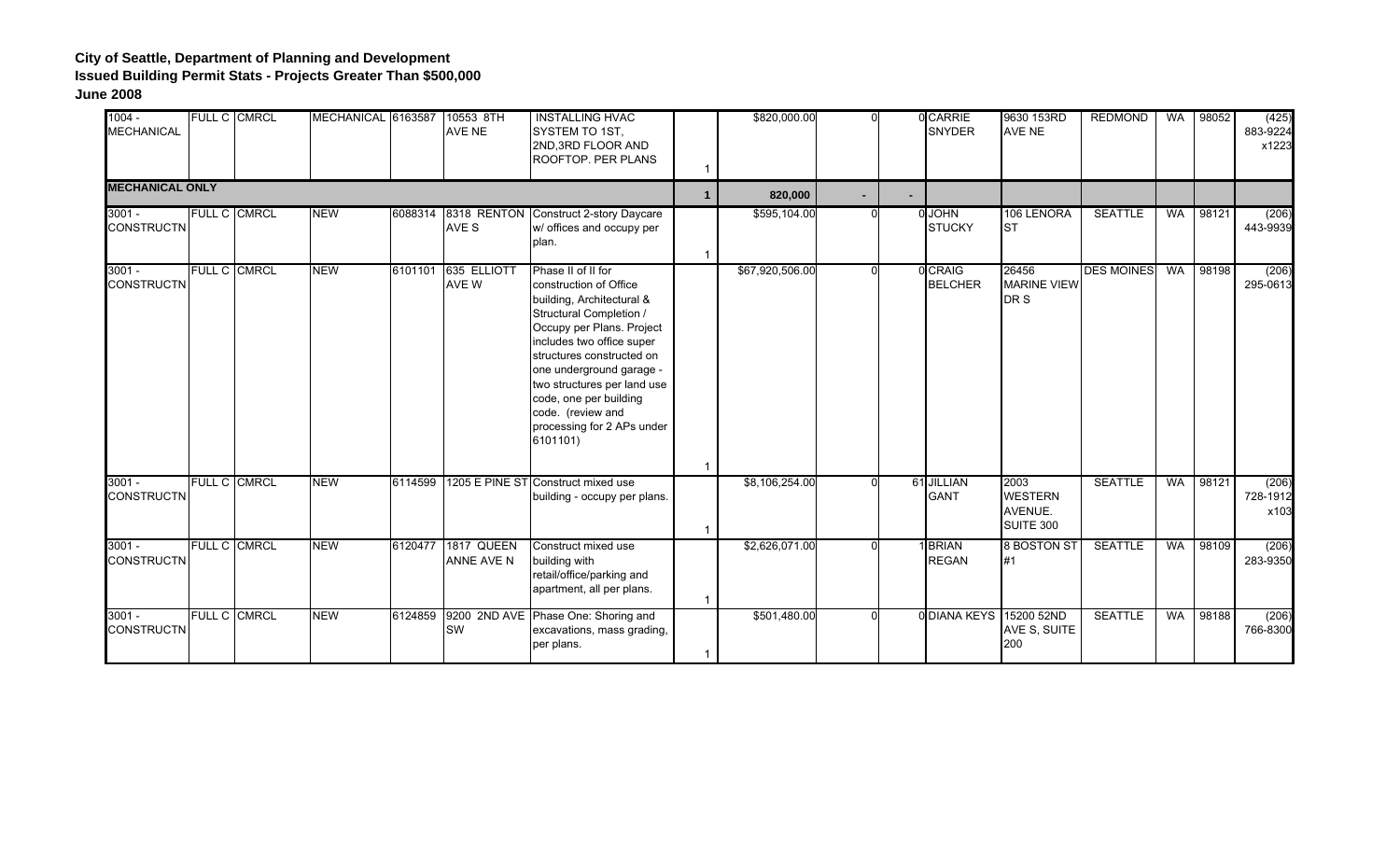| $3001 -$<br><b>CONSTRUCTN</b> |           | <b>FULL C CMRCL</b> | <b>NEW</b> |              | 6144000 300 ROY ST          | Phase II of II for<br>construction of a five story<br>mixed occupancy structure/<br>residential, retail, below<br>grade parking/ Structural &<br>Architectural completion/<br>Occupy per plans                                   | $\overline{1}$          | \$15,706,105.00 | $\Omega$ |    | 2 MARK<br><b>MODAWELL</b>    | 355 118TH AV<br>SE STE 200                    | <b>BELLEVUE</b> | <b>WA</b> | 98005 | (425)<br>990-1616 |
|-------------------------------|-----------|---------------------|------------|--------------|-----------------------------|----------------------------------------------------------------------------------------------------------------------------------------------------------------------------------------------------------------------------------|-------------------------|-----------------|----------|----|------------------------------|-----------------------------------------------|-----------------|-----------|-------|-------------------|
| $3001 -$<br><b>CONSTRUCTN</b> |           | FULL C CMRCL        | <b>NEW</b> |              | 6149215 9032 14TH<br>AVE NW | Establish use as<br>administrative offices and<br>storage. Construct new 2-<br>story commercial building<br>w/ 1 attached garage space<br>and occupy per plan.                                                                   | $\overline{1}$          | \$667,003.00    | ΩI       |    | 0 BRITTANI<br><b>ARD</b>     | PO BOX<br>99486                               | <b>SEATTLE</b>  | <b>WA</b> | 98139 | (206)<br>282-7990 |
| $3001 -$<br><b>CONSTRUCTN</b> |           | <b>FULL C CMRCL</b> | <b>NEW</b> | 6165495      | AVE N                       | 5500 PHINNEY Construction of a new<br>penguin facility on the site<br>of the existing penguin<br>facility and occupy per plan.<br>(mechanical included)                                                                          | $\overline{1}$          | \$3,000,000.00  |          |    | 0 MONICA<br><b>LAKE</b>      | 601 N 59TH<br><b>I</b> ST                     | <b>SEATTLE</b>  | <b>WA</b> | 98103 | (206)<br>548-2459 |
| <b>COMMERCIAL NEW</b>         |           |                     |            |              |                             |                                                                                                                                                                                                                                  | 8                       | 99,122,523      | $\sim$   | 64 |                              |                                               |                 |           |       |                   |
| $3001 -$<br><b>CONSTRUCTN</b> | FULL C MF |                     | <b>NEW</b> | 6087865 1520 | <b>EASTLAKE</b><br>AVE E    | Phase II of II - Construction<br>of a mixed use structure<br>with below grade parking.<br>Structural & Architectural<br>Completion/ Occupy per<br>plans (Building is High-rise -<br>no presubmittal done prior<br>to submittal). | $\overline{\mathbf{1}}$ | \$31,850,216.00 | $\Omega$ |    | 199 STEVE<br><b>MCDONALD</b> | 1201<br><b>ALASKAN</b><br><b>WAY, STE 200</b> | <b>SEATTLE</b>  | <b>WA</b> | 98101 | (206)<br>623-3344 |
| $3001 -$<br><b>CONSTRUCTN</b> | FULL C MF |                     | <b>NEW</b> |              | 6101975 9000 OLSON<br>PL SW | Construct 5 story residential<br>structure with below grade<br>garage, per plan.                                                                                                                                                 | $\overline{1}$          | \$13,722,752.00 | $\Omega$ |    | 163 DIANA KEYS 15200 52ND    | AVE S, SUITE<br>200                           | <b>SEATTLE</b>  | <b>WA</b> | 98188 | (206)<br>766-8300 |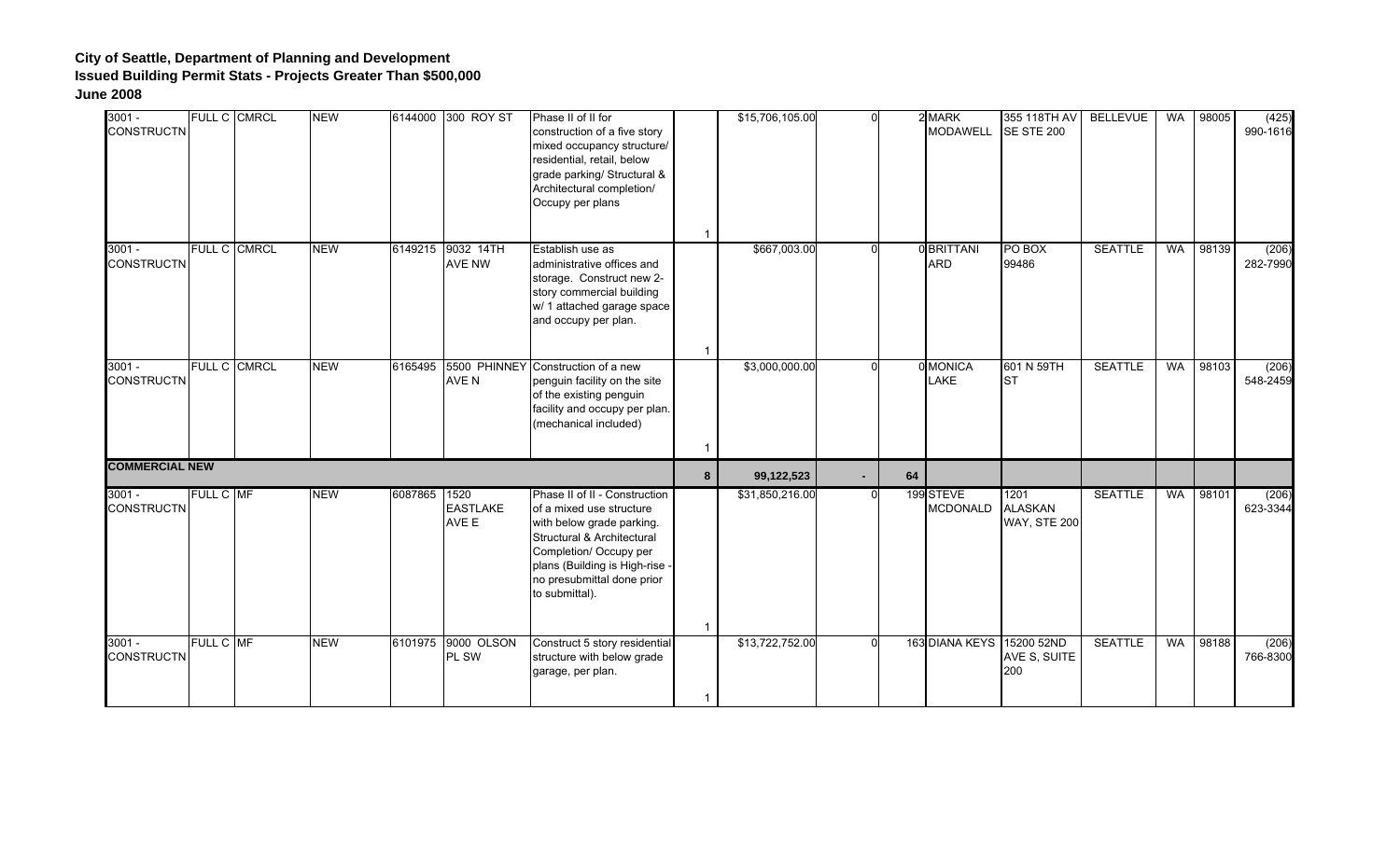| $3001 -$<br><b>CONSTRUCTN</b> | FULL C MF | <b>NEW</b> | 6108053 552 S | CLOVERDALE<br><b>ST</b>            | Establish use as and<br>construct a 5 unit<br>townhouse structure with<br>surface parking, per plan.                                                                                                  | $\overline{1}$ | \$588,314.00    | $\Omega$ | 5 BRITTANI<br><b>ARD</b>  | PO BOX<br>99486                     | <b>SEATTLE</b>    | WA        | 98139 | (206)<br>282-7990 |
|-------------------------------|-----------|------------|---------------|------------------------------------|-------------------------------------------------------------------------------------------------------------------------------------------------------------------------------------------------------|----------------|-----------------|----------|---------------------------|-------------------------------------|-------------------|-----------|-------|-------------------|
| $3001 -$<br><b>CONSTRUCTN</b> | FULL C MF | <b>NEW</b> |               |                                    | 6137142 2301 6TH AVE Phase I of II Grading /<br>Excavation and Shoring for<br>future construction of mixed<br>use building, per plans.                                                                | $\overline{1}$ | \$4,187,000.00  | U        | 0 JON O'HARE 26456        | <b>MARINE VIEW</b><br>DR S          | <b>DES MOINES</b> | WA        | 98198 | (425)<br>301-9541 |
| $3001 -$<br><b>CONSTRUCTN</b> | FULL C MF | <b>NEW</b> | 6138694       | 12730 33RD<br><b>AVE NE</b>        | Phase II of II / Construct a<br>six story mixed use<br>structure / Residential,<br>Retail, Parking / Structural<br>and Architectural<br>Completion / Occupy All Per<br>Plans                          | $\overline{1}$ | \$4,998,691.00  | $\Omega$ | 76 MICHELE<br><b>WANG</b> | 1 YESLER<br><b>WAY SUITE</b><br>200 | <b>SEATTLE</b>    | <b>WA</b> | 98104 | (206)<br>956-1970 |
| $3001 -$<br><b>CONSTRUCTN</b> | FULL C MF | <b>NEW</b> |               | 6138707 199 E BLAINE<br><b>ST</b>  | Phase III of III/Construct<br>shell and core of mixed use<br>building from level one<br>(excluding columns level 1)<br>up - occupy per plans                                                          | $\overline{1}$ | \$21,589,858.00 |          | 0 REX BOND                | 1101 E PIKE<br><b>IST</b>           | <b>SEATTLE</b>    | WA        | 98122 | (206)<br>322-3322 |
| $3001 -$<br><b>CONSTRUCTN</b> | FULL C MF | <b>NEW</b> | 6148078 4009  | <b>CALIFORNIA</b><br><b>AVE SW</b> | Establish use as<br>townhouses and construct<br>one 5-unit townhouse with<br>surface parking, per plan.                                                                                               | $\overline{1}$ | \$535,541.00    |          | 5 BRITTANI<br><b>ARD</b>  | PO BOX<br>99486                     | <b>SEATTLE</b>    | <b>WA</b> | 98139 | (206)<br>282-7990 |
| $3001 -$<br><b>CONSTRUCTN</b> | FULL C MF | <b>NEW</b> | 6152959       | 13816<br><b>GREENWOOD</b><br>AVE N | Construct east fourplex with<br>attached garage this permit.<br>(Construct 1 triplex and 1<br>fourplex townhouses with<br>attached garages per plan.<br>Review and processing 2 ap<br>under 6137241.) | $\overline{1}$ | \$588,619.00    | ∩        | 4 BRITTANI<br><b>ARD</b>  | PO BOX<br>99486                     | <b>SEATTLE</b>    | WA        | 98139 | (206)<br>282-7990 |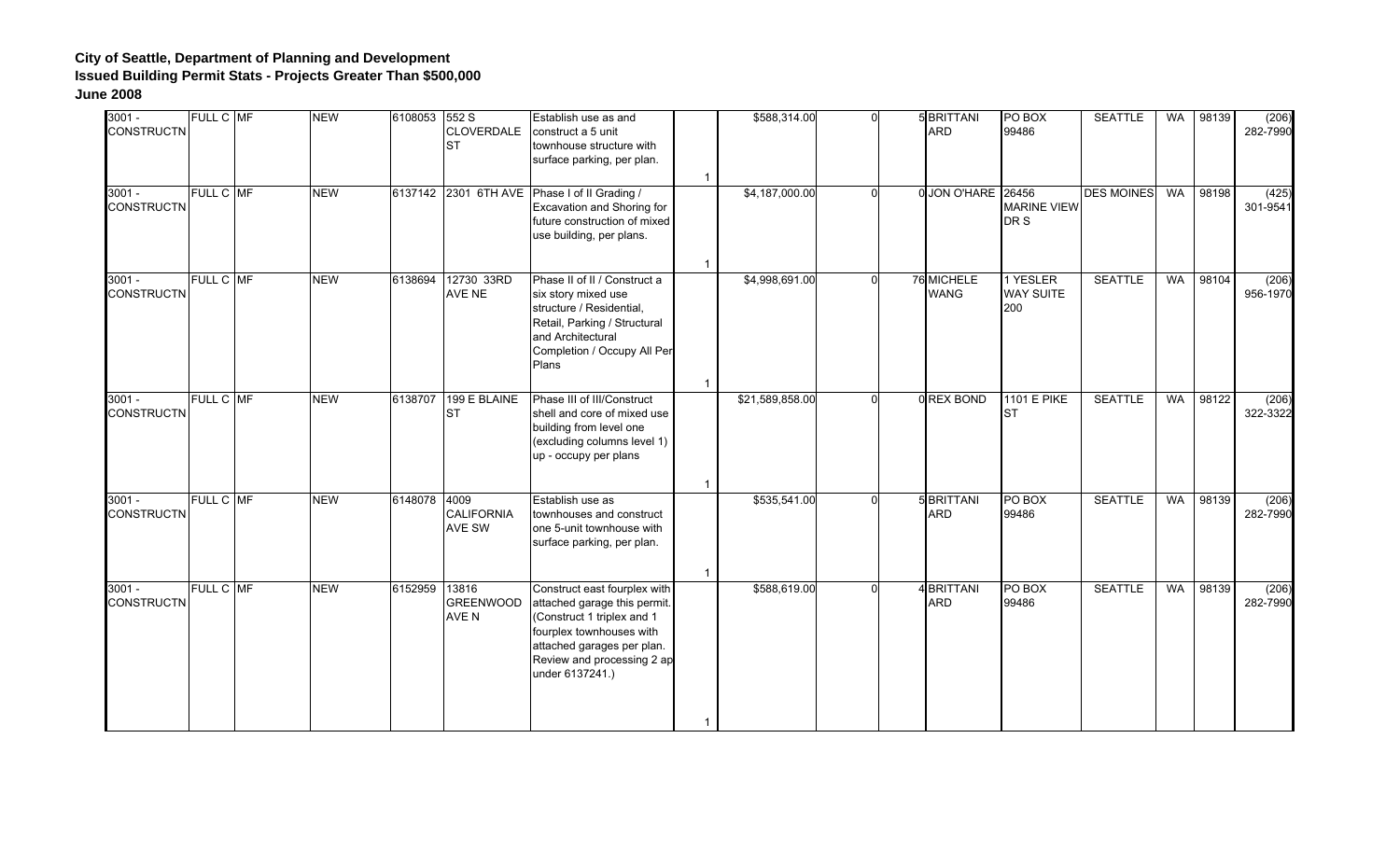| $3001 -$<br><b>CONSTRUCTN</b> | FULL C MF          | <b>NEW</b> |                | 6159976 2103 QUEEN<br>ANNE AVE N | Phase I of II for construction<br>of a mixed occupancy<br>structure shoring,<br>eccavation, foundation and<br>structure to 2nd floor PT<br>slab deck, with parking,<br>retail, residential per plans                     | $\mathbf{1}$   | \$2,000,000.00 | U      |     | 0 JOSH<br><b>MCDONALD</b>         | 500 UNION ST                             | <b>SEATTLE</b> | WA        | 98101 | (206)<br>325-3356<br>x211 |
|-------------------------------|--------------------|------------|----------------|----------------------------------|--------------------------------------------------------------------------------------------------------------------------------------------------------------------------------------------------------------------------|----------------|----------------|--------|-----|-----------------------------------|------------------------------------------|----------------|-----------|-------|---------------------------|
| <b>MULTIFAMILY NEW</b>        |                    |            |                |                                  |                                                                                                                                                                                                                          | 9 <sup>°</sup> | 80,060,991     | $\sim$ | 452 |                                   |                                          |                |           |       |                           |
| $3001 -$<br><b>CONSTRUCTN</b> | <b>FULL C SF/D</b> | <b>NEW</b> | 6076264 3952 S | <b>BRANDON ST</b>                | Establish new multi-family<br>use and construct one 3-<br>unit townhouse with<br>attached garages, per<br>plans.                                                                                                         | $\mathbf{1}$   | \$603,012.00   |        |     | <b>GABRIELLE</b><br><b>MULLER</b> | 7209<br><b>GREENWOOD</b><br>AVE N        | <b>SEATTLE</b> | WA        | 98103 | (206)<br>782-2911         |
| $3001 -$<br><b>CONSTRUCTN</b> | <b>FULL C SF/D</b> | <b>NEW</b> | 6095370 5945   | <b>DELRIDGE</b><br>WAY SW        | Construct 4-unit townhouse<br>structure (south bldg) per<br>plan. (Establish use and<br>construct 3 townhouse<br>structures with attached<br>garages per plan.) (Review<br>and processing for 3 A/P's<br>under 6095370.) | $\mathbf{1}$   | \$602,790.00   |        |     | 4STEVE<br><b>LAMPERT</b>          | 4302 SW<br><b>ALASKA ST</b><br>SUITE 200 | <b>SEATTLE</b> | <b>WA</b> | 98116 | (206)<br>933-1150         |
| $3001 -$<br><b>CONSTRUCTN</b> | FULL C SF/D        | <b>NEW</b> | 6140013 2600 W | <b>FULTON ST</b>                 | Construct one single family<br>dwelling, per plan (garage<br>and foundation to remain.)                                                                                                                                  | $\overline{1}$ | \$569,026.00   |        |     | 0BRAD<br>CONWAY                   | 3950 6TH<br><b>AVENUE NW</b>             | <b>SEATTLE</b> | <b>WA</b> | 98107 | (206)<br>547-0565         |
| $3001 -$<br><b>CONSTRUCTN</b> | FULL C SF/D        | <b>NEW</b> | 6151990 3212 E | <b>MORLEY WAY</b>                | Establish use as single<br>family residence and<br>construct new one family<br>dwelling w/ attached<br>garages per plans.                                                                                                | $\mathbf{1}$   | \$584,790.00   |        |     | LANCE<br><b>OYLER</b>             | 1000 TURNER<br>WAY E                     | <b>SEATTLE</b> | WA        | 98112 | (206)<br>328-7864         |